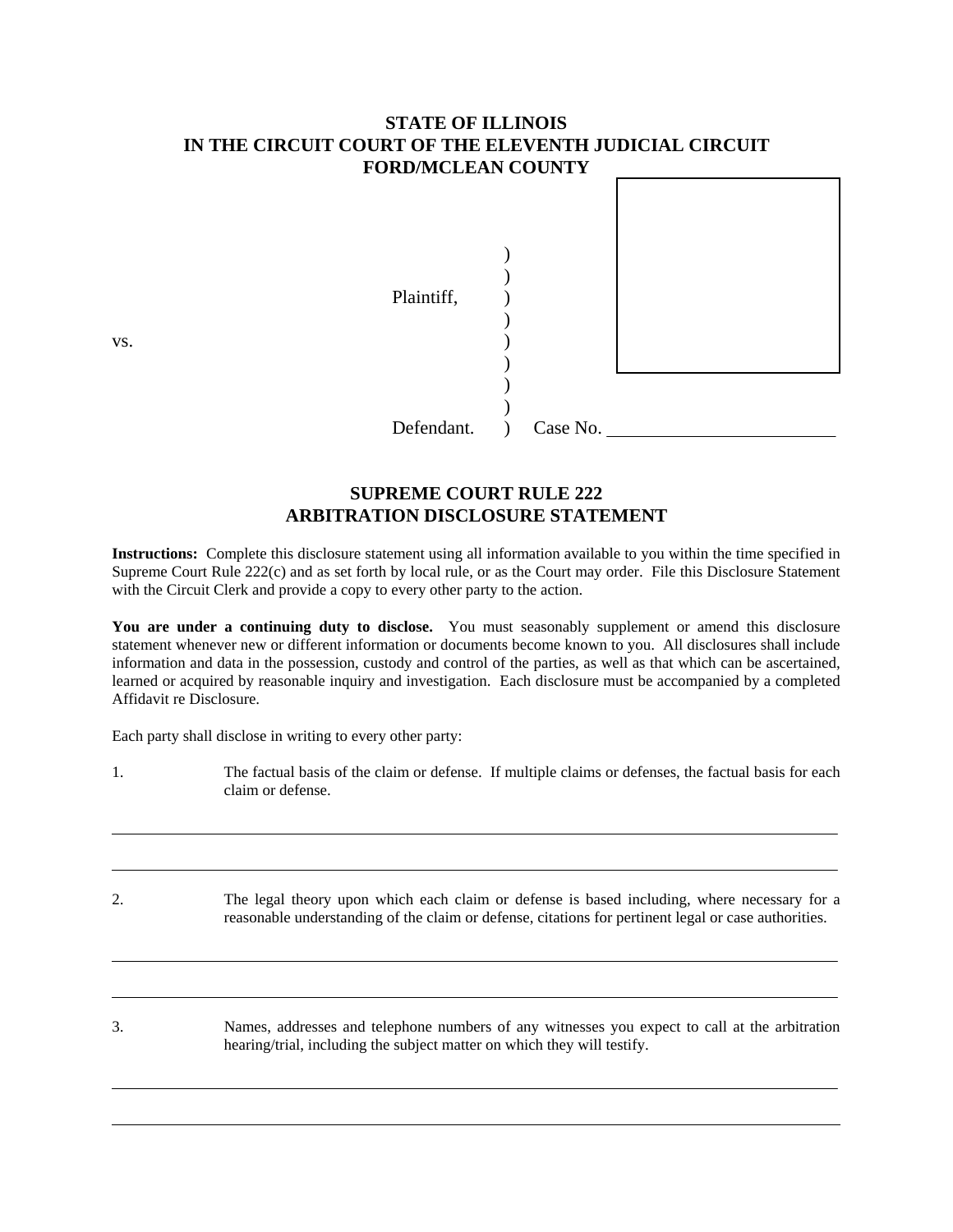| $4(a)$ . | Names, addresses and telephone numbers of all persons whom the party believes may have<br>knowledge or information relevant to events, transactions or occurrences that gave rise to the<br>action.                                                                                                                          |
|----------|------------------------------------------------------------------------------------------------------------------------------------------------------------------------------------------------------------------------------------------------------------------------------------------------------------------------------|
| $4(b)$ . | The nature of the knowledge or information each such individual is believed to possess.                                                                                                                                                                                                                                      |
| 5.       | Names, addresses and telephone numbers of all persons who have given statements, whether<br>written or recorded, signed or unsigned, and the custodian of the copies of those statements.                                                                                                                                    |
| 6.       | Names, addresses and telephone numbers of each person you expect to call as an opinion witness<br>at the arbitration hearing/trial; the subject matter of their testimony; their conclusions and opinions<br>and basis therefore; their qualifications; and, copies of any reports prepared by them.                         |
| 7.       | A computation and the measure of damages you allege; the document or testimony on which the<br>computation and measure are based; and, the names, addresses and telephone numbers of all<br>damage witnesses.                                                                                                                |
| 8.       | The existence, location, custodian and general description of any tangible evidence or documents<br>that you plan to use at the arbitration hearing/trial and relevant insurance agreements.                                                                                                                                 |
| $9(a)$ . | A list of documents (if voluminous documents, a list of the categories of documents) you know to<br>exist (whether or not in the party's possession, custody or control) which may be relevant to the<br>subject matter of the action and which appear reasonably calculated to lead to discovery of<br>admissible evidence. |
| $9(b)$ . | The dates when these documents will be made or have been made available for inspection and<br>copying.                                                                                                                                                                                                                       |

l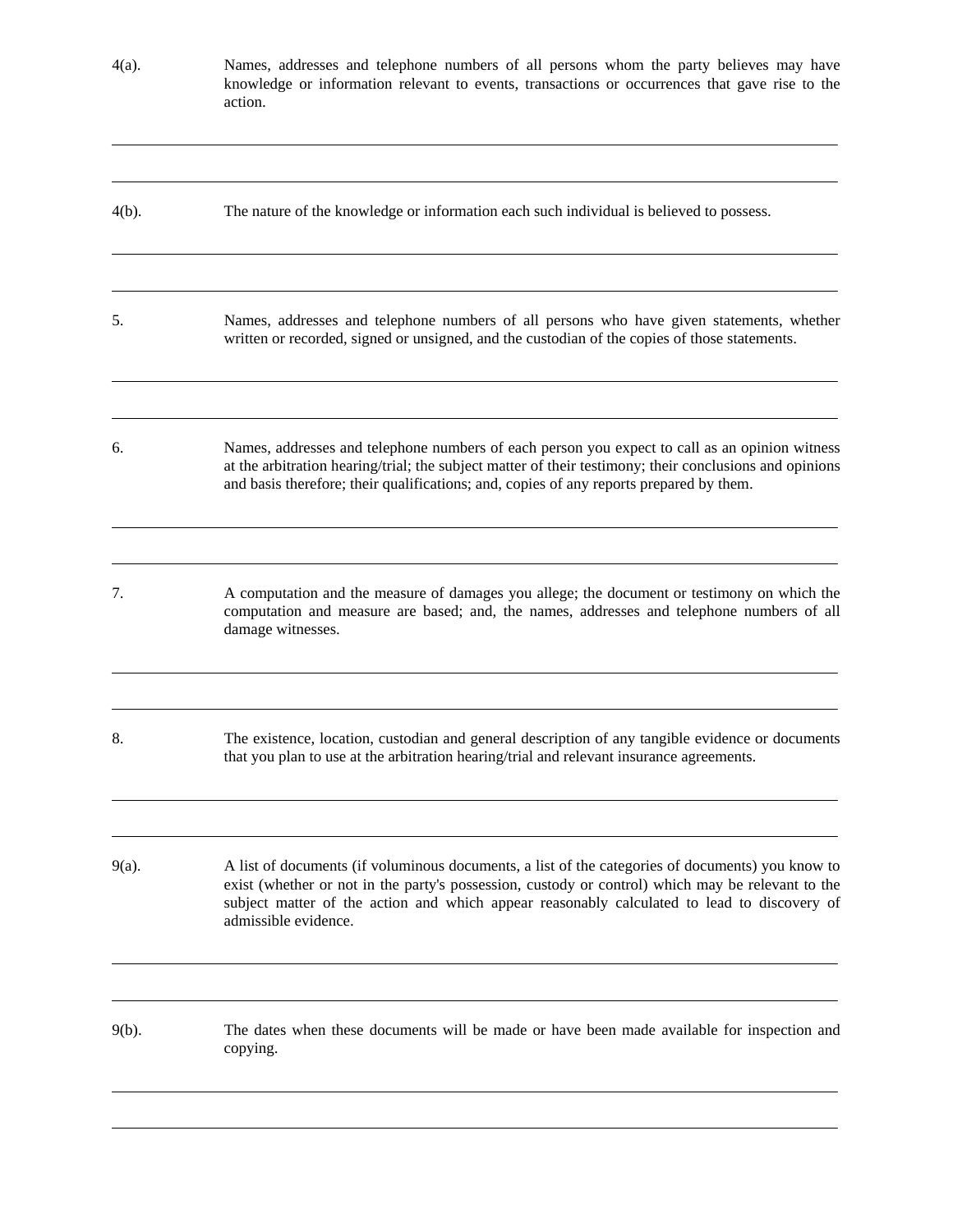### **For service on all other parties ATTACH A COPY OF EACH DOCUMENT LISTED TO THIS DISCLOSURE STATEMENT as it is kept in the usual course of business.**

If production is not made, list the name and address of the document's custodian.

### **DO NOT ATTACH COPIES OF DOCUMENTS TO THE DISCLOSURE STATEMENT WHICH YOU FILE WITH THE COURT.**

### **AFFIDAVIT OF DISCLOSURE**

 $\overline{a}$ 

l

| <b>STATE OF ILLINOIS</b>       |        |
|--------------------------------|--------|
|                                | $\sum$ |
| <b>COUNTY OF FORD/MCLEAN</b> ) |        |

, being first duly sworn, on oath deposes and states that (s)he has read the foregoing Disclosure statement and that (s)he knows the contents thereof and that the same are complete and correct as of the date of this disclosure and that all reasonable attempts to comply with the provisions of Illinois Supreme Court Rule 222 have been made.

 $\overline{a}$ 

 $\overline{a}$ 

Attorney/Party for Plaintiff/Defendant Address 

Telephone

**SUBSCRIBED AND SWORN TO** before me this

 $\frac{\text{day of}}{\text{day of}}$ , 20  $\frac{\text{day of}}{\text{day of}}$ 

**NOTARY PUBLIC**

 $\overline{a}$ 

 $\overline{a}$ 

l

#### **CERTIFICATE OF SERVICE**

I certify that on , 20 , I served this Arbitration Disclosure Statement by mailing a copy of the same to each party of this action and deposited the same in the U.S. Mail at

Before p.m. on this date with proper postage prepaid.

By:

### **SUBSCRIBED AND SWORN TO** before me this

day of  $\qquad \qquad , 20$ .

**NOTARY PUBLIC**